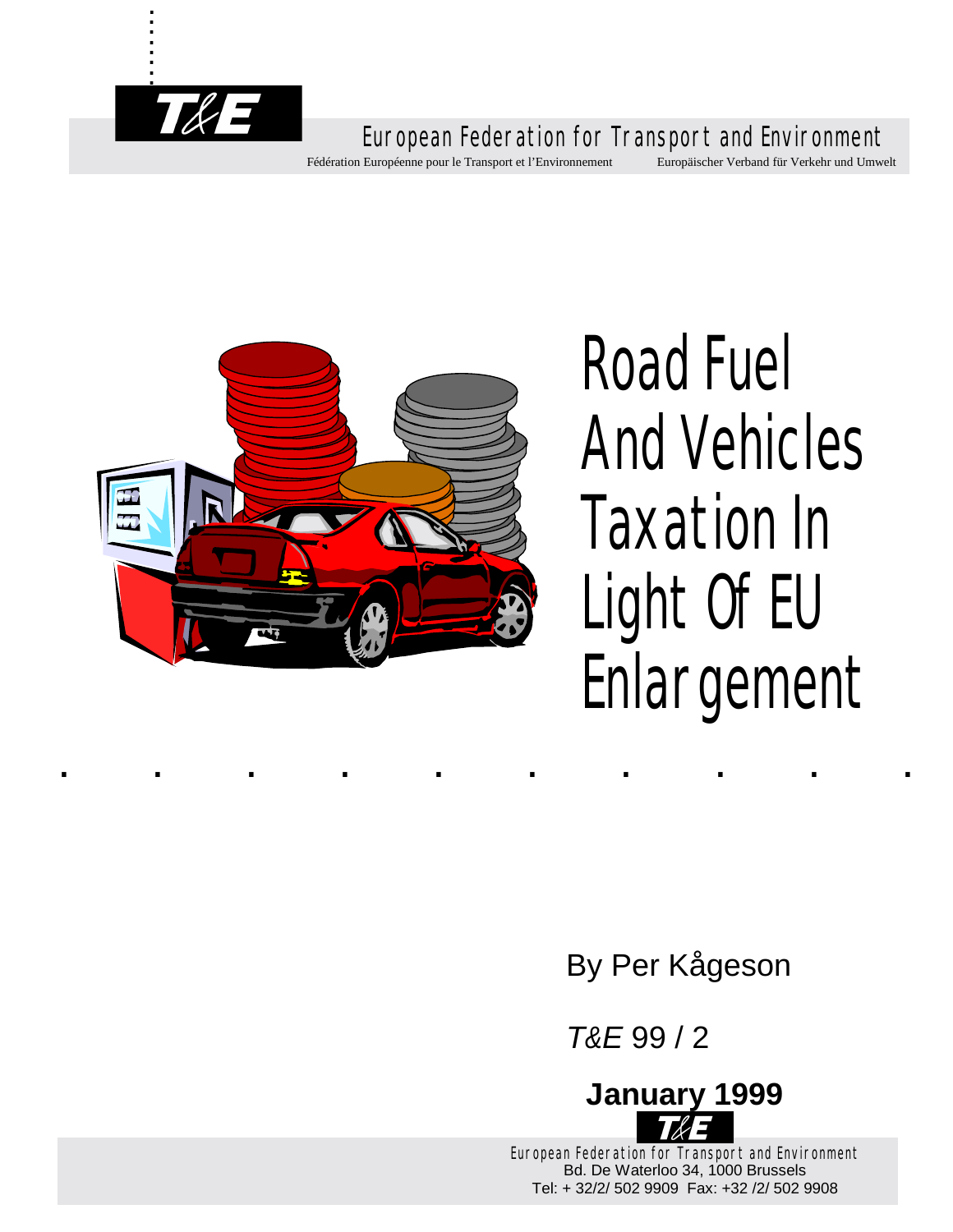## **Contents**

| 2.3 What is required to meet the proposed 2002 minimum duties?--------------- 3        |  |
|----------------------------------------------------------------------------------------|--|
|                                                                                        |  |
|                                                                                        |  |
| 5. Problems connected to raising the taxes on vehicles and fuels-------------------- 7 |  |
|                                                                                        |  |
|                                                                                        |  |
|                                                                                        |  |
|                                                                                        |  |
|                                                                                        |  |
|                                                                                        |  |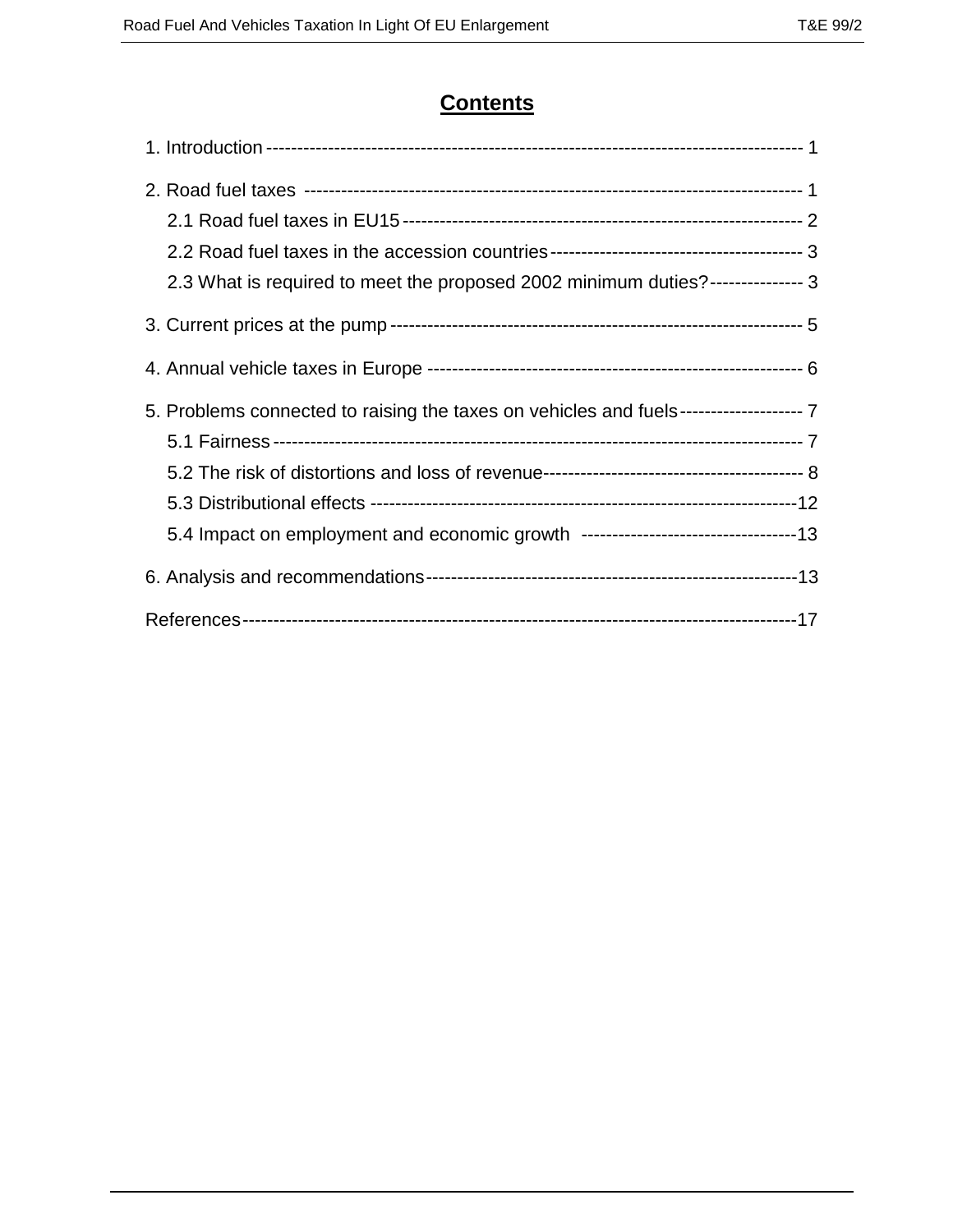# **Tables**

| Table 1. Minimum levels of taxation applicable to road fuels in the EU.------------- 1                                                                       |
|--------------------------------------------------------------------------------------------------------------------------------------------------------------|
| Table 2. Excise duties and VAT on road fuels in Western Europe Sept. 1998. --- 2                                                                             |
| Table 3. Excise duties on road fuels in the candidate countries in Sept. 1998. --- 3                                                                         |
| Table 4. Required increase on 1998 levels for complying with the proposed<br>EU minimum levels for excise duties in 2002. -------------------------------- 4 |
|                                                                                                                                                              |
| Table 6. Vehicle tax in EU Member States in June 1998. ------------------------------ 6                                                                      |
| Table 7. Revenue of road fuel duties as a percentage of GDP in 1995. ------------ 8                                                                          |
| Table 8. Road haulage expenditure divided into major cost elements. ------------- 9                                                                          |
| Table 9. Road haulage costs as a percentage of overall expenditure. -------------10                                                                          |

# **Diagrams**

| Diagram 1. Diesel taxes and diesel prices. Differences between Germany |
|------------------------------------------------------------------------|
| Diagram 2. Petrol taxes and petrol prices. Differences between Germany |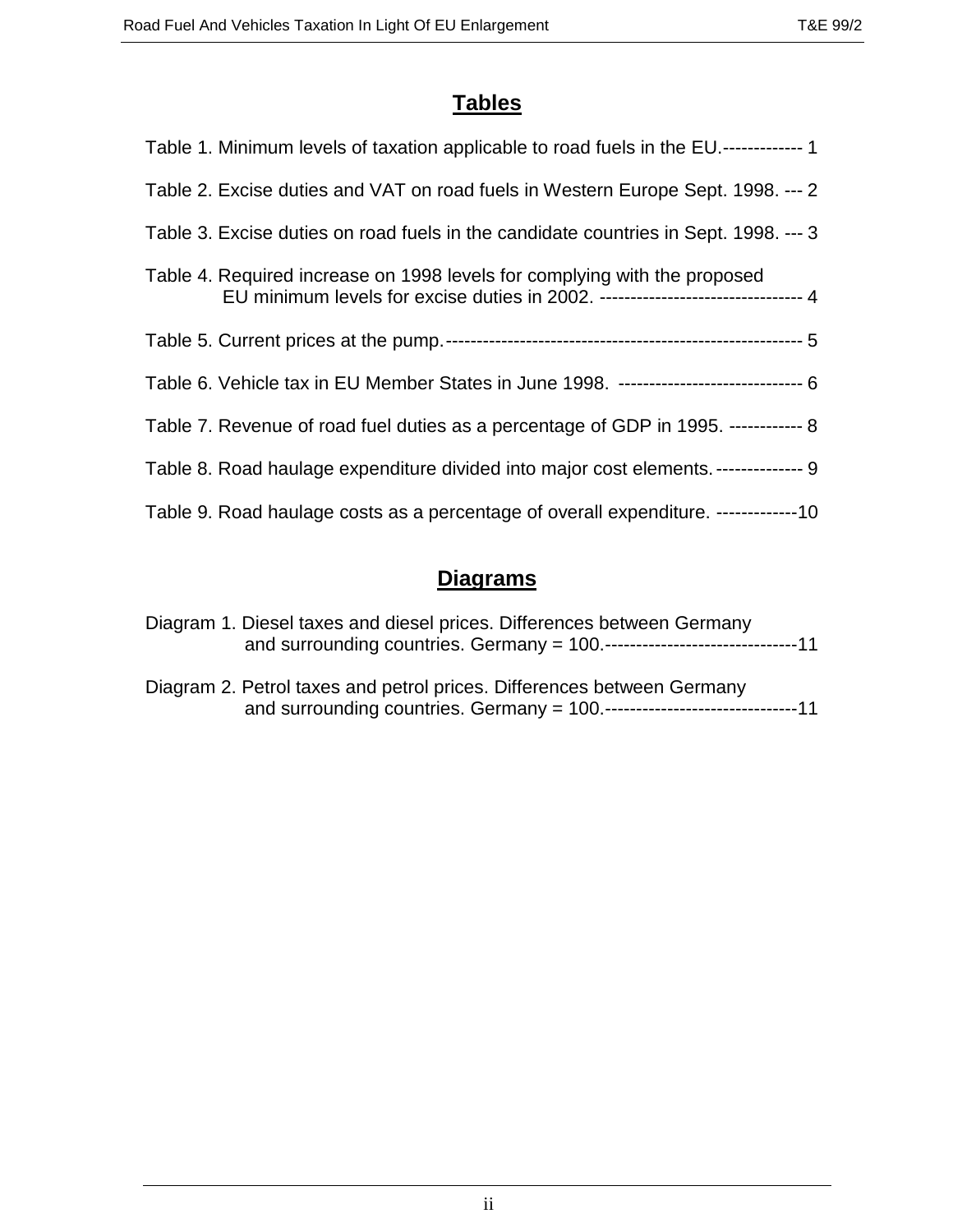## **1. Introduction**

The European Union has declared its intention to open negotiations with 11 candidate countries in Central and Eastern Europe (CEE). In the first round Hungary, Poland, Estonia, the Czech Republic, Slovenia and Cyprus have been invited. Becoming a member means countries will have to comply with the *aquis communitaire*. The environmental approximation process will present greater challenges than any previous accession and will involve high costs.

Environmentally related issues in the transport sector include emission limit values of different kind of (new) vehicles, new fuel standards, the environmental impact from new road, rail and aviation infrastructure (including Trans-European Networks), and complying with current as well as the proposed new minimum levels of the taxation of transport fuels. The aim of this paper is to identify possible problems connected with the taxation of road fuels and vehicles in the light of EU enlargement.

The large differences in environmental standards and per capita income between present Member States and most of the candidate countries will have to be tackled in the negotiations. The European Council has made it clear that no large sums of EU money will be available this time for facilitating the accession process. As recognised in the Commission's Agenda 2000, there is thus an obvious risk that approximation will in some cases require considerable time.

Medium and long-term transitional provisions or derogations from the environmental *aquis* will affect intra-European competition and trade differently in open and less open sectors of the economy. The size of the incremental cost for complying with the *aquis communitaire* is, of course, also decisive. Environmental requirements on how municipal waste is stored, for instance, have little impact on the costs of open sectors of the economy. In such cases the risk is small that allowing candidate countries derogation from current EU directives will hold back the speed of future progress in the Union as such. However, in situations were moving at two speeds may cause distortions to intra-European competition and trade, there is a considerable risk of a slowdown in EU policy making. Taxation of international traffic is a case in point.

## **2. Road fuel taxes**

The minimum levels for the taxation of road fuels are currently regulated in Directive 92/12/EEC. The Commission, however, has proposed a Council Directive for Restructuring the Community Framework for the Taxation of Energy Products (COM (97) 30 final) which is now being discussed. Table 1 shows the current minimum levels for the taxation of diesel and unleaded petrol as well as the proposed values for 1998, 2000 and  $2002.<sup>1</sup>$ 

#### **Table 1.**

 $\overline{a}$ 

**Minimum levels of taxation applicable to road fuels in the EU. ECU/1000 litres.**

|               | Current |           | Proposed for   Proposed for   Proposed for |           |
|---------------|---------|-----------|--------------------------------------------|-----------|
|               |         | 1/01/1998 | 1/01/2000                                  | 1/01/2002 |
| l Petrol      | 287     | 417       | 450                                        | 500       |
| <b>Diesel</b> | 245     | 310       | 343                                        | 393       |

Source: COM (97) 30 final

#### **2.1 Road fuel taxes in EU15**

 $<sup>1</sup>$  The Council has not yet come to an agreement on the proposal</sup>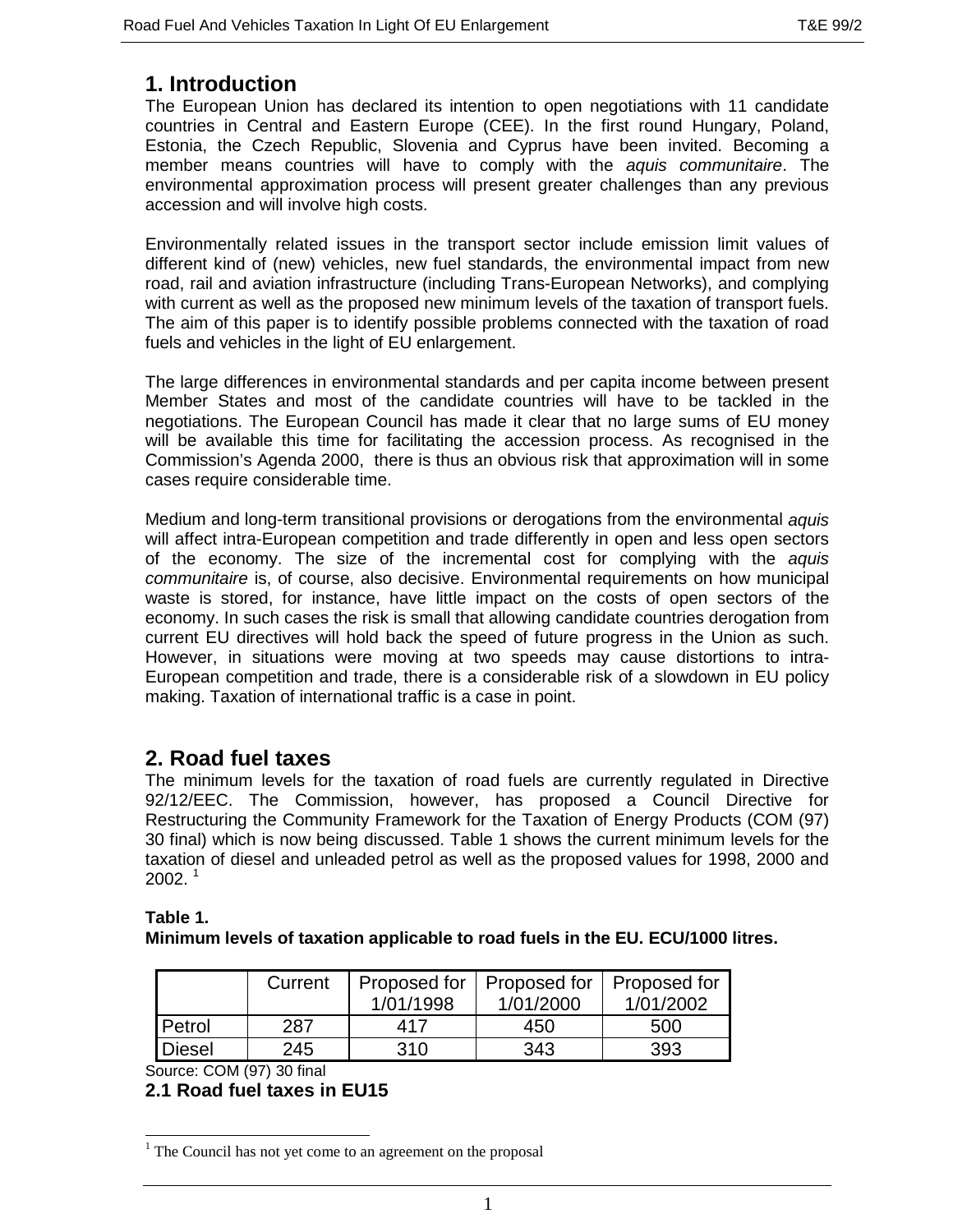Most of the present Member States have excise duties well above the current minimum level for petrol and some of them will not even have to raise the tax in order to comply with the proposed minimum level for 2002. The situation is different where diesel is concerned. Most Member States will have to increase their excise duties to meet the proposed 1998 requirement, and Greece, Luxembourg, Spain and Portugal will have to raise levels by more than 10 per cent. Complying with the proposed levels for 2000 and 2002 would require additional lifts.

Table 2 shows the levels of road fuel taxation in EU 15 plus Norway and Switzerland in September 1998. In addition, the table provides information on theVAT levels applied to road fuels.

#### **Table 2.**

**Excise duties and value added tax on road fuels in the countries of Western Europe in September 1998. ECU/1000 litres and per cent.**

| <b>Member State</b>   | <b>Unleaded petrol</b> | <b>Diesel</b> | VAT%  |
|-----------------------|------------------------|---------------|-------|
| Austria               | 409.9                  | 286.5         | 20    |
| <b>Belgium</b>        | 501.7                  | 286.9         | 21    |
| <b>Denmark</b>        | 447.5                  | 304.1         | 25    |
| Finland               | 556.3                  | 302.8         | 22    |
| France                | 584.2                  | 367.5         | 20.6  |
| Germany               | 495.6                  | 313.5         | 16    |
| Greece                | 329.6                  | 241.6         | 18    |
| Ireland               | 386.0                  | 336.4         | 21    |
| Italy                 | 526.1                  | 384.7         | 20    |
| Luxembourg            | 343.5                  | 250.1         | $12*$ |
| <b>Netherlands</b>    | 568.5                  | 335.9         | 17.5  |
| Portugal              | 464.2                  | 278.8         | 17    |
| Spain                 | 362.8                  | 263.4         | 16    |
| Sweden                | 512.7                  | 306.5*        | 25    |
| <b>United Kingdom</b> | 662.5                  | 677.5**       | 17.5  |
| Norway                | 565                    | 438           | 23    |
| Switzerland           | 470                    | 489           | 6.5   |

15 % VAT on diesel.

\* Low sulphur diesel (environmental class 1) which dominates the Swedish market. The tax on standard diesel (class 3) is 367 ECU/1000 l.

\*\* The British tax on ultra low sulphur diesel is 632.3 ECU per 1000 litres.

Sources: The Oil Bulletin, European Commission, DG XVII based on exchange rates of 05.01.1998 and T&E´s member associations in Norway and Switzerland.

Two Member States, Denmark and the United Kingdom, have taken policy decisions to raise fuel taxes further in coming years. The excise duty on petrol in Denmark will increase by DDK 0.40 per litre from 1.1.1999 and by an additional DDK 0.10 per year during the following three years. This means the tax level will have reached ECU 542 in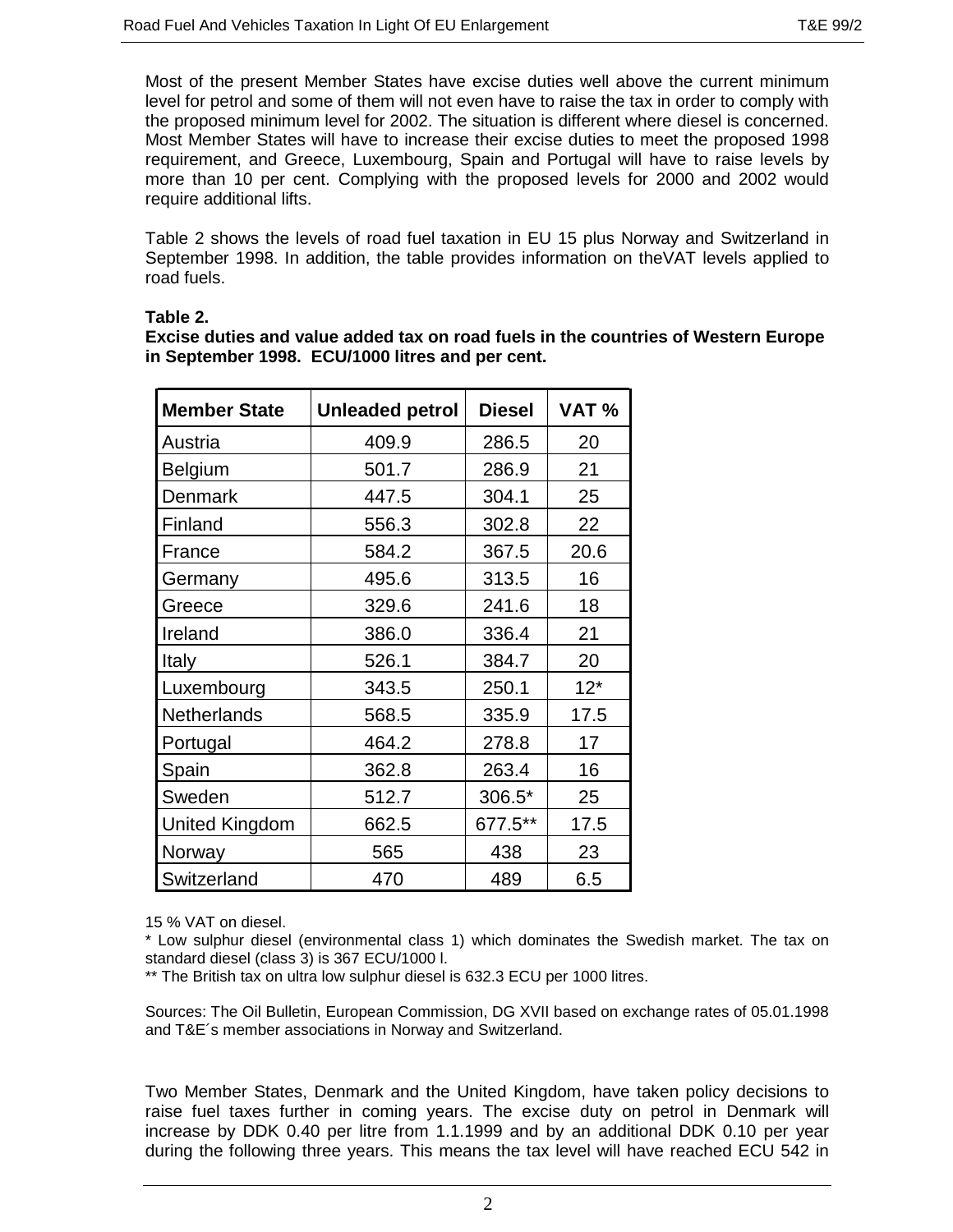2002. Where diesel is concerned there will only be a small increase from 1.1.1999 and none thereafter. The British government has decided to continue to raise fuel duties by at least 6 per cent per year (above inflation). One can thus expect the taxes on petrol and diesel in Britain to reach 837 and 856 ECU per 1000 litres respectively by 2002.

#### **2.2 Road fuel taxes in the accession countries**

Road fuels are generally taxed much lower in the accession countries than in the present Member States. The tax levels applied to petrol in Poland and diesel in Hungary, however, are higher than those of Greece and Luxembourg. The VAT levels of the CEE countries, on the other hand, are similar to the levels found in Western Europe. Table 3 shows the rates of road fuel duties and VAT in the candidate countries.

#### **Table 3.**

|                       | Petrol<br>Unleaded | <b>Diesel</b>  | VAT%           |
|-----------------------|--------------------|----------------|----------------|
| <b>Bulgaria</b>       | 220                | 67             | 22             |
| <b>Czech Republic</b> | 275*<br>185*       |                | 22             |
| Estonia               | 159                | 122            | 18             |
| Hungary               | 311                | 273            | 25             |
| Latvia                | 206                | 147            | 18             |
| Lithuania             | 294                | 100            | 18             |
| Poland                | 354                | 189            | 22             |
| Romania               | 191                | 110            | 22             |
| Slovakia              | 258                | 197            | 23             |
| Slovenia              | No information     | No information | No information |

**Excise duties on road fuels in the candidate countries in September 1998. ECU/1000 litres and level of value added tax.**

Will increase by 32 and 21 ECU from 1.1.1999 for petrol and diesel respectively.

Source: Network of contact persons. Based on indicative exchange rates between national currencies and the Swedish krona (Svenska Handelsbanken 31.10.1998) and 1 ECU equalling SEK 9.3.

#### **2.3 What is required to meet the proposed 2002 minimum duties?**

Table 4 shows the increase on current levels of excise duties that the 15 Member States will have to undertake in order to comply with the proposed minimum levels for 2002. Nobody expects the accession countries to implement the current EU minimum levels immediately or to raise their duties at the rate of the current Member States. Table 4 therefore shows the annual increase on current levels that will be needed for accession countries to comply with the proposed 2002 minimum levels of the EU in 2010.

An obstacle in this context is the possible need for raising the minimum levels further after 2002. If and when this happens, it will probably be necessary to allow a new round of transitional provisions for new Member States.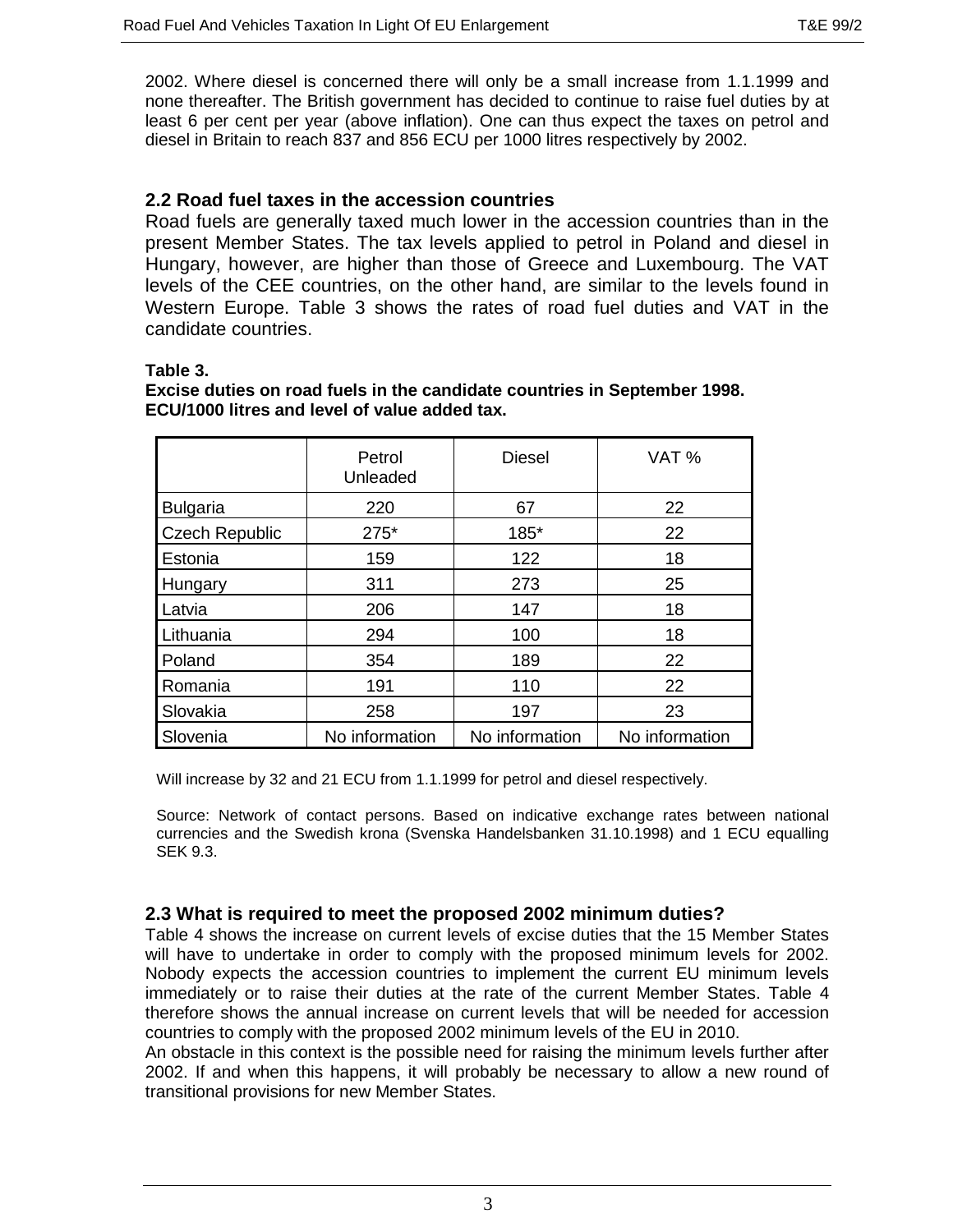The need for raising the level further is particularly obvious in the case of diesel. The proposed minimum tax level of 2002 will by no means cover the social costs associated with the use of diesel vehicles at that time. The outcome, however, is dependent on whether the EU will by then have decided to replace the annual vehicle tax and part of the (need for) diesel tax by a km-tax. If, on the other hand, km-tax is not applied to diesel cars, it will also in the longer term be necessary to use the fuel tax for making such vehicles pay their full costs.

This would imply having different tax rates for diesel used by heavy duty vehicles and diesel used in cars, as well as making use of different pumps and different additive colours.

#### **Table 4.**

#### **Required increase on 1998 levels for complying with the proposed EU minimum levels for excise duties in 2002.**

**Percentage increase and annual increase in ECU/litre when equally divided over the remaining years until 2002 for present members and until 2010 for candidates.**

|                 | Petrol % total<br>increase | <b>Petrol annual</b><br>Diesel %<br><b>Increase ECU/I</b><br>total increase |                | <b>Diesel annual</b><br><b>Increase ECU/I</b> |
|-----------------|----------------------------|-----------------------------------------------------------------------------|----------------|-----------------------------------------------|
| Austria         | 22                         | 0.023                                                                       | 37             | 0.027                                         |
| Belgium         | $\mathbf 0$                | $\mathbf 0$                                                                 | 37             | 0.027                                         |
| Denmark         | 12                         | 0.013                                                                       | 29             | 0.022                                         |
| Finland         | $\overline{0}$             | $\mathbf 0$                                                                 | 30             | 0.023                                         |
| France          | $\mathbf 0$                | 0                                                                           | $\overline{7}$ | 0.006                                         |
| Germany         | 1                          | 0.001                                                                       | 25             | 0.020                                         |
| Greece          | 52                         | 0.043                                                                       | 63             | 0.038                                         |
| Ireland         | 30                         | 0.029                                                                       | 17             | 0.014                                         |
| Italy           | $\mathbf 0$                | 0                                                                           | $\overline{2}$ | 0.002                                         |
| Luxembourg      | 46                         | 0.039                                                                       | 57             | 0.036                                         |
| Netherlands     | $\mathbf 0$                | 0                                                                           | 17             | 0.014                                         |
| Portugal        | 8                          | 0.009                                                                       | 41             | 0.029                                         |
| Spain           | 38                         | 0.034                                                                       | 49             | 0.032                                         |
| Sweden          | $\mathbf 0$                | 0                                                                           | 28             | 0.022                                         |
| UK              | $\overline{0}$             | $\mathbf 0$                                                                 | $\mathbf 0$    | $\mathbf 0$                                   |
| Norway          | $\overline{0}$             | $\overline{0}$                                                              | $\mathbf 0$    | $\overline{0}$                                |
| Switzerland     | 6                          | 0.008                                                                       | $\overline{0}$ | $\mathbf 0$                                   |
| <b>Bulgaria</b> | 127                        | 0.023                                                                       | 487            | 0.027                                         |
| Czech Rep.      | 82                         | 0.019                                                                       | 112            | 0.017                                         |
| Estonia         | 215                        | 0.028                                                                       | 222            | 0.023                                         |
| Hungary         | 61                         | 0.016                                                                       | 44             | 0.010                                         |
| Latvia          | 143                        | 0.025                                                                       | 167            | 0.021                                         |
| Lithuania       | 70                         | 0.017                                                                       | 293            |                                               |
| Poland          | 41                         | 0.012                                                                       | 108            | 0.017                                         |
| Romania         | 162                        | 0.026                                                                       | 257            | 0.024                                         |
| Slovakia        | 94                         | 0.020                                                                       | 100            | 0.016                                         |

## **3. Current prices at the pump**

The current prices at the pump are shown in Table 5. The price at the pump is influenced by differences in the pre-tax price of fuels, the rates of excise duties and, where private consumers are concerned, by differences in value added tax (VAT).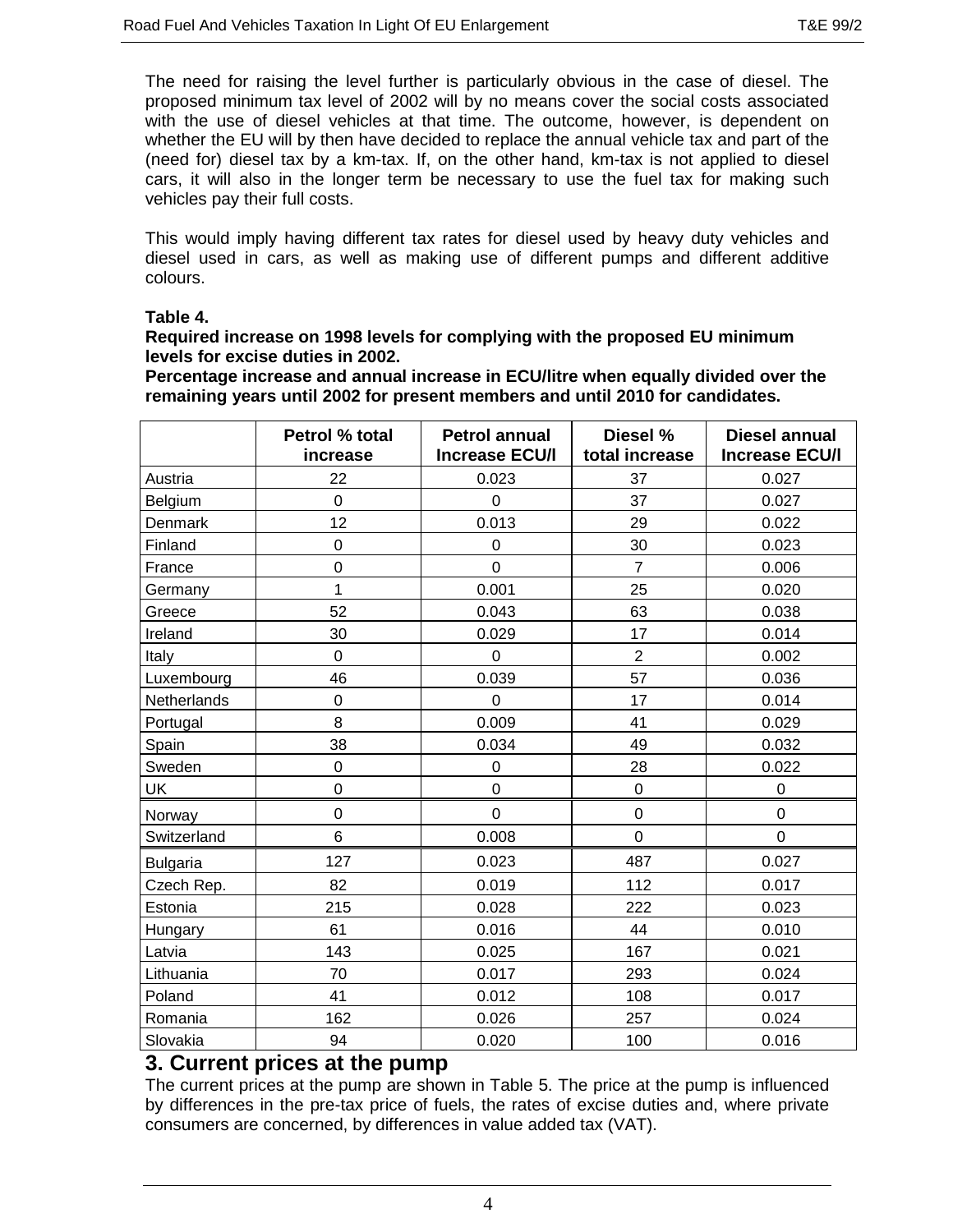## **Table 5.**

#### **Current prices at the pump. ECU per litre of unleaded petrol and diesel. September-October 1998.**

|                 | Unleaded petrol     | <b>Diesel</b> |               |  |
|-----------------|---------------------|---------------|---------------|--|
|                 | <b>VAT</b> included | VAT incl.     | VAT not incl. |  |
| Austria         | 0.79                | 0.62          | 0.51          |  |
| Belgium         | 0.85                | 0.58          | 0.48          |  |
| <b>Denmark</b>  | 0.66                | 0.62          | 0.50          |  |
| Finland         | 0.94                | 0.62          | 0.51          |  |
| France          | 0.90                | 0.63          | 0.52          |  |
| Germany         | 0.81                | 0.53          | 0.45          |  |
| Greece          | 0.63                | 0.43          | 0.37          |  |
| Ireland         | 0.75                | 0.69          | 0.57          |  |
| Italy           | 0.90                | 0.70          | 0.59          |  |
| Luxembourg      | 0.62                | 0.51          | 0.44          |  |
| Netherlands     | 0.94                | 0.64          | 0.54          |  |
| Portugal        | 0.79                | 0.55          | 0.47          |  |
| Spain           | 0.66                | 0.53          | 0.46          |  |
| Sweden          | 0.90                | 0.71          | 0.57          |  |
| UK              | 0.98                | 0.99          | 0.84          |  |
| Norway          | 1.02                | 0.88          | 0.72          |  |
| Switzerland     | 0.70                | 0.73          | 0.69          |  |
| <b>Bulgaria</b> | 0.42                | 0.32          | 0.28          |  |
| Czech Rep.      | 0.58                | 0.52          | 0.43          |  |
| Estonia         | 0.41                | 0.29          | 0.25          |  |
| Hungary         | 0.61                | 0.57          | 0.46          |  |
| Latvia          | 0.46                | 0.40          | 0.34          |  |
| Lithuania*      | 0.39                | 0.26          | 0.22          |  |
| Poland          | 0.46                | 0.36          | 0.30          |  |
| Romania         | 0.39                | 0.29          | 0.24          |  |
| Slovakia        | 0.53                | 0.46          | 0.38          |  |

\* Average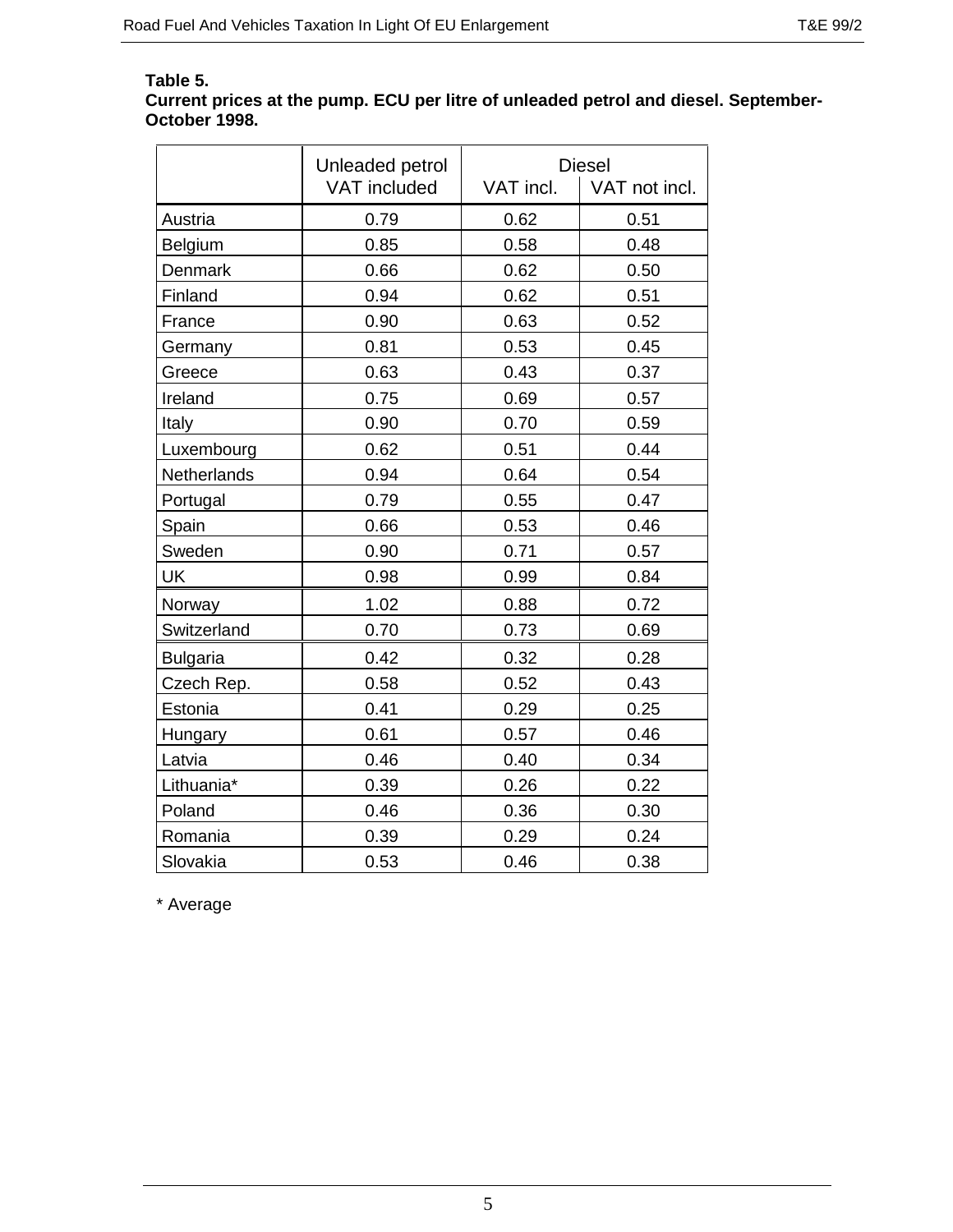## **4. Annual vehicle taxes in Europe**

Differences in annual circulation taxes may cause distortions where international competition between hauliers from different Member States is concerned. Table 6 shows the annual vehicle tax for a 40-tonne truck-and-trailer. Differences in the vehicle taxation of other types of road vehicles cannot be expected to have any real impact on competition.

#### **Table 6.**

#### **Vehicle tax in EU Member States in June 1998. 17-tonne truck with 23-tonne trailer. ECU/year.**

|                    | Truck + trailer | Comments                                              |  |  |
|--------------------|-----------------|-------------------------------------------------------|--|--|
| Austria            | 2723            |                                                       |  |  |
| Belgium            | 1070            | 25 % reduction for trucks $<$ 5 years.                |  |  |
|                    |                 | 10-40 % reduction for $>$ 3 trucks                    |  |  |
| <b>Denmark</b>     | 702             | 516 ECU for trucks with air suspension                |  |  |
| Finland            | 1541            |                                                       |  |  |
| France             | 213             |                                                       |  |  |
| Germany            | 2641            | For "old trucks"                                      |  |  |
|                    | 2386            | G1 trucks                                             |  |  |
|                    | 1876            | S1 trucks = Euro 1 emission standards                 |  |  |
|                    | 1519            | S2 trucks = Euro 2 emission standards                 |  |  |
| Greece             | 429             |                                                       |  |  |
| Ireland            | 1028            |                                                       |  |  |
| Italy              | 705             | Regional differences. Discount for air suspension     |  |  |
| Luxembourg         | 693             | 510 ECU for trucks with air suspension                |  |  |
| <b>Netherlands</b> | 447             |                                                       |  |  |
| Portugal           | 439             | 423 ECU for trucks with air suspension                |  |  |
| Spain              | 534             | Medium value. Large local differences.                |  |  |
| Sweden             | 991             |                                                       |  |  |
| United Kingdom     | 2648            | 38 tonnes domestic vehicle weight limit               |  |  |
| Norway             | 1099            |                                                       |  |  |
| Switzerland        | 1646            | 28 tonnes domestic weight limit. Regional differences |  |  |

Source: Bundesverband Güterkraftverkehr und Logistik (BGL), 1998. Exchange rates between national currencies and DEM of 25 June 1998, and exchange rate between DEM and ECU of 12 November 1998.

It should be noted that some Member States have a derogation allowing them to apply tax rates below the Community minimum rate laid down in Directive 93/89/EEC, whilst other Member States apply rates several times higher than these minimum levels. Directive 93/89, which also governs the use of toll charges for heavy goods vehicles, is to be replaced by a new directive as it was annulled by the European Court of Justice on 5 July 1995. The Court, however, ruled that the effects of the annulled Directive where to be postponed until new legislation has been adopted. The new proposal by the Commission (from 1996) envisages greater differentiation of vehicle taxes and user charges according to environmental and/or infrastructural damage criteria.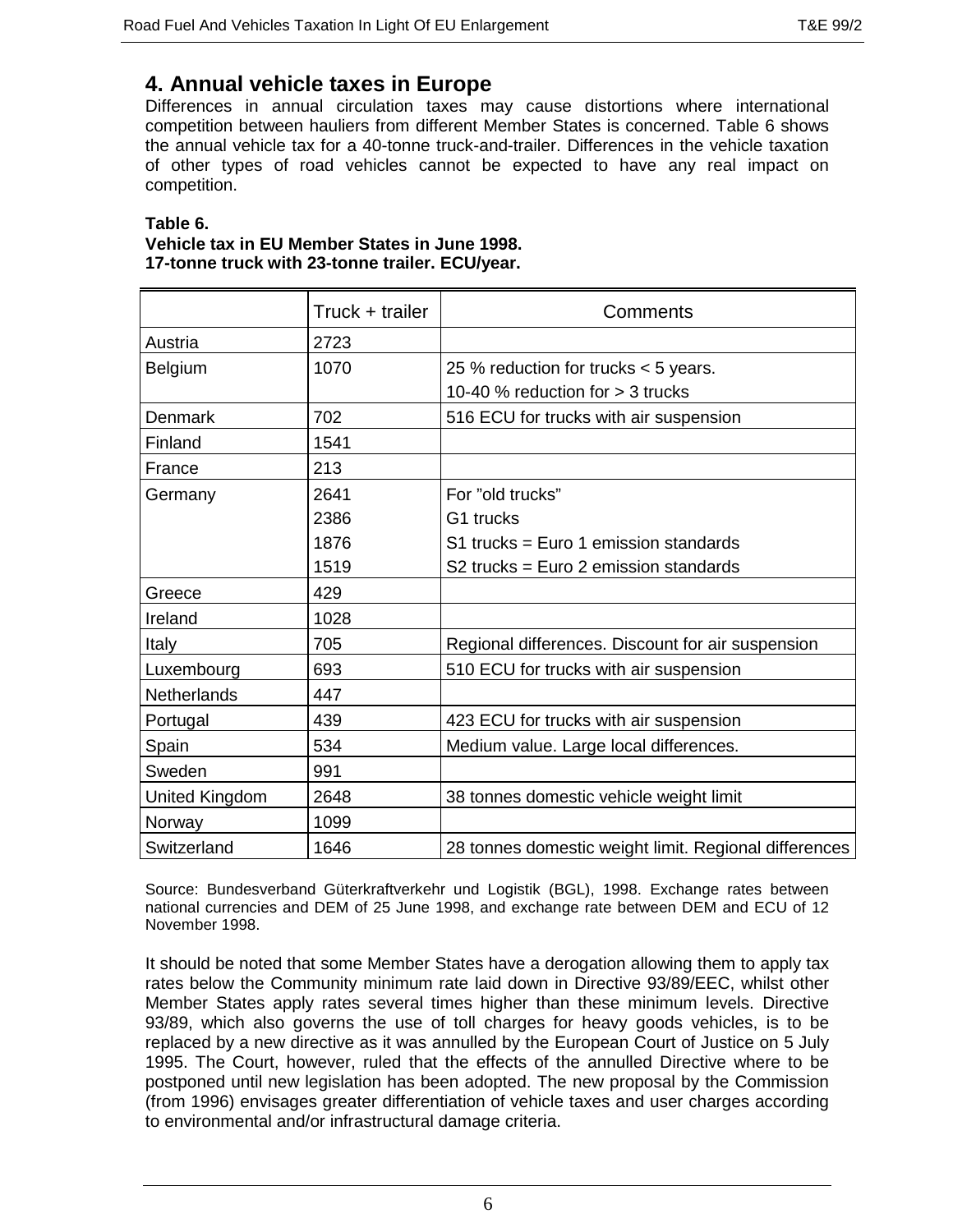In December 1998 the Council reached an agreement on a new directive (which has not yet been confirmed by the European Parliament). The Council agreed to differentiate the minimum charges according to number of driving axles and the maximum amounts according to number of axles and environmental performance. Vehicles with a minimum of four axles complying with EURO II (or cleaner) will from 1 July 2000 pay a maximum of 1250 ECU per year. Non-EURO and EURO I vehicles of the same size will pay 1550 and 1400 ECU respectively.

## **5. Problems connected to raising the taxes on vehicles and fuels**

In an assessment of the need for making accession countries implement current and future minimum duties on petrol and diesel at least five aspects need close elaboration:

- fairness,
- the risk of distortions to international trade and competition,
- the risk of "fuel tourism" and loss of government revenue,
- possible risks of negative distributional effects,
- the impact on employment and economic growth.

#### **5.1 Fairness**

One can assume that candidate countries will in the negotiations point at the existing large differences in per capita income. The average wage-earner in a low-income country will, of course, have to work more hours to earn the equivalent of the excise duty on one litre of petrol than the average household of a richer country. Such differences exist also between the current Member States. This is illustrated in Table 7, which shows the annual revenue of road fuel taxes as a percentage of GDP. To calculate the relative burden of paying duties on one litre of fuel one would also have to take account of overall sales of road fuels in the different countries.

Table 7 does not give a complete picture of the taxation of road traffic. In addition to excise duties on road fuels and annual vehicle taxes, most Member States enforce registration tax and tax on motor insurance premium. Ten Member States have toll roads or toll bridges and six countries are parties to an integrated toll system known as "the Eurovignette". Toll systems, however, are nondiscriminatory as all vehicles have to pay regardless of where they are registered.

The revenues generated by the overall taxation of road fuels and road vehicles amount to 2-3 per cent of GDP in most EU Member States. The lowest share is found in Sweden (1.96 %), the highest in Portugal (3.91). There are fairly large differences even between neighbouring countries with similar income per capita. Denmark´s 3.21 per cent compared to the 1.96 and 2.32 in Sweden and Germany respectively is just one example (European Commission, 1997).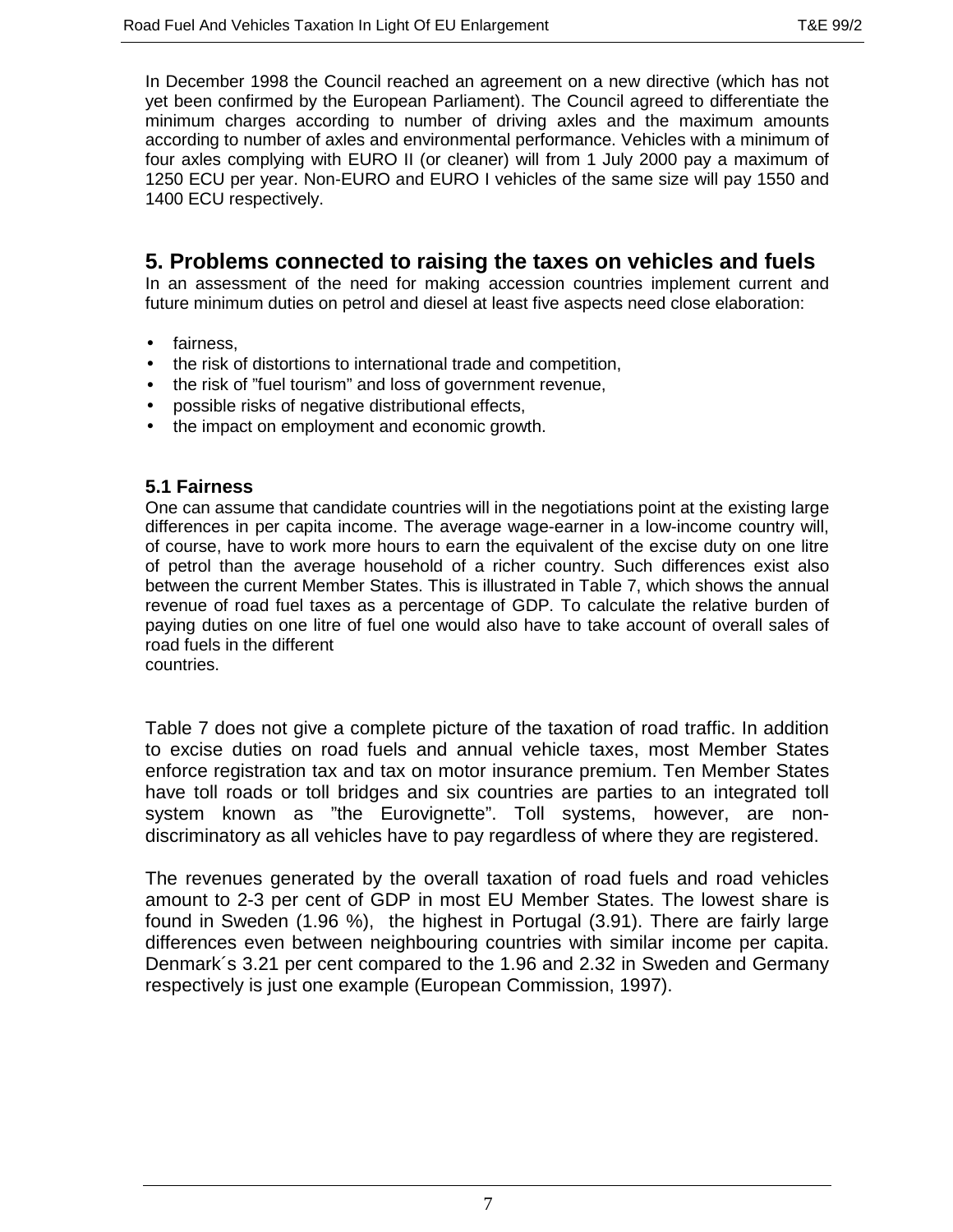|                       | Petrol tax | Diesel tax | Both fuel taxes |
|-----------------------|------------|------------|-----------------|
| Austria               | 1.14       | 0.49       | 1.63            |
| Belgium               | 0.82       | 0.67       | 1.49            |
| Denmark               | 0.76       | 0.32       | 1.08            |
| Finland               | 1.28       | 0.52       | 1.80            |
| France                | 0.99       | 0.74       | 1.73            |
| Germany               | 1.15       | 0.55       | 1.70            |
| Greece                | 1.62       | 0.74       | 2.36            |
| Ireland               | 1.03       | 0.67       | 1.70            |
| Italy                 | 1.37       | 0.76       | 2.13            |
| Luxembourg            | 1.98*      | $1.33*$    | $3.31*$         |
| <b>Netherlands</b>    | 0.95       | 0.58       | 1.53            |
| Portugal              | 1.48       | 1.21       | 2.69            |
| Spain                 | 0.98       | 0.78       | 1.76            |
| Sweden                | 1.29       | 0.30       | 1.69            |
| <b>United Kingdom</b> | 1.41       | 0.72       | 2.13            |

#### **Table 7. Revenue of road fuel duties as a percentage of GDP in 1995.**

\* The high figure for Luxembourg is a to a large degree a result of "fuel tourism", ie. people from neighbouring countries take advantage of the low excise duties and fill up in Luxembourg.

Source: European Commission, DG XXI

When large differences in per capita income make it difficult for low-income Member States to introduce taxes on level with those of high-income countries, it is desirable from an international competitiveness point of view that the former maintain lower taxes on purchase and ownership of vehicles rather than on road fuels. Where international freight transport is concerned, it should be recognised that hauliers from low-income countries have an advantage over competitors from high-income Member States because of low labour costs. Thus, there is little reason for the EU to accept medium or long-term derogations from the minimum excise duties on large trucks.

## **5.2 The risk of distortions and loss of revenue**

Distortions of trade and competition can be expected to occur mainly as a result of large or fairly large differences in the taxation of vehicles and fuels. Loss of government revenue, on the other hand, is almost entirely caused by cross-border differences in the taxation of diesel and petrol.

#### *5.2.1 Distortions caused by differences in vehicle circulation taxes*

Differences in annual vehicle taxes may cause distortions in international competition between hauliers. To be able to judge the impact on competition of differences in the taxation of vehicles it is necessary to look at the relative importance of different cost elements. Table 8 is based on figures from a comparative analyses of road haulage costs in different European countries, including Poland (Enarsson, 1998). The differences in annual writing-off and interest is partly caused by differing pay-off requirements. The vehicle and trailer are usually written-off in 7-8 years, whilst the calculation behind the German figures in Table 8 is based on only 5 years.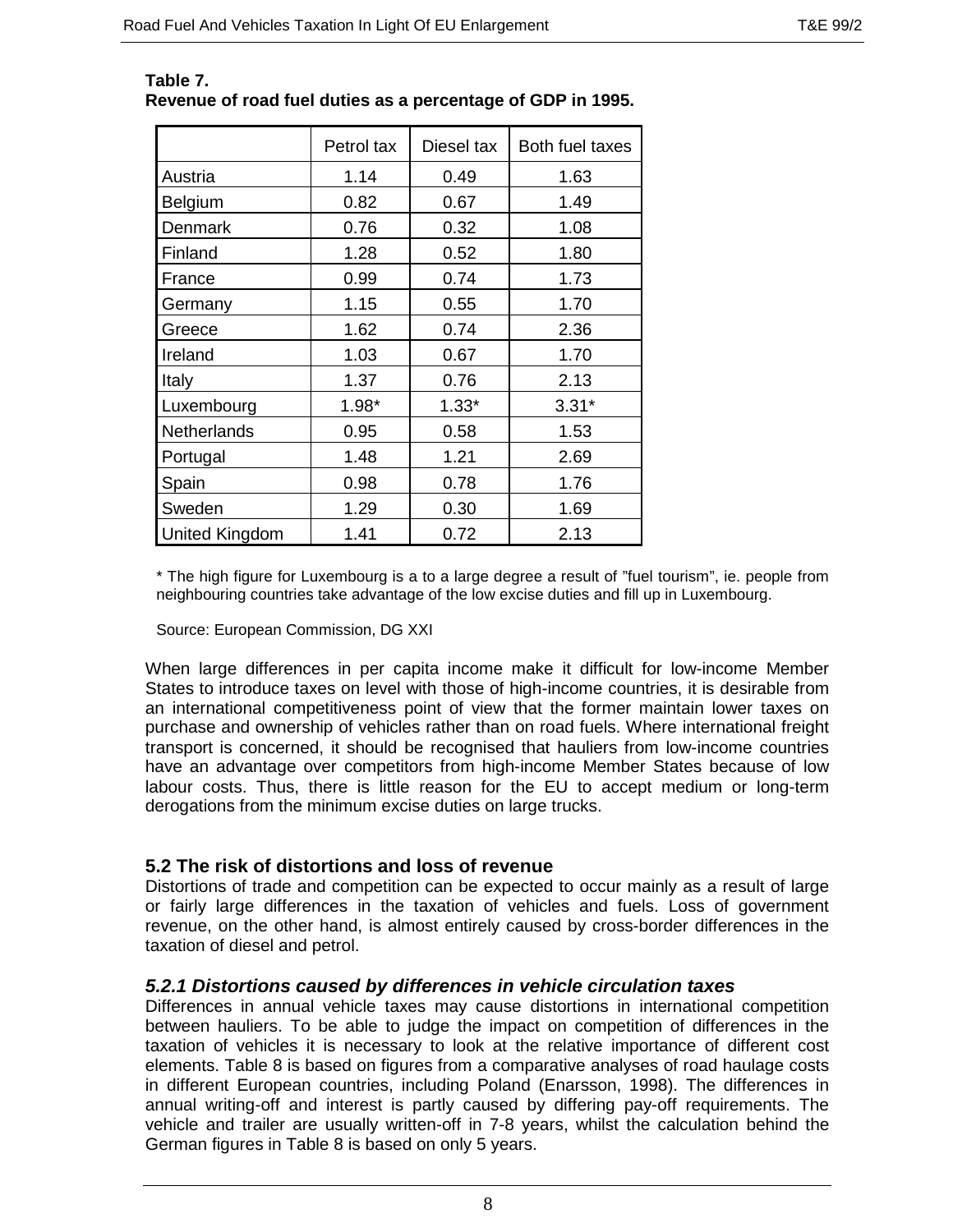**Road haulage expenditure divided into major cost elements. ECU per year for a 40 tonne truck in international traffic (120 000 km/y).**

|                    | <b>Belgium</b> | <b>Denmark</b> | Germany | <b>Netherlands</b> | <b>Poland</b> |
|--------------------|----------------|----------------|---------|--------------------|---------------|
| Writing-off        | 9422           | 10705          | 13123   | 8651               | 9423          |
| Interest           | 3602           | 3997           | 1878    | 2867               | 3064          |
| Vehicle tax        | 817            | 1631           | 2456    | 1666               | 3441          |
| Insurance          | 4898           | 4419           | 5779    | 2874               | 2357          |
| Total fixed cost   | (18809)        | (20752)        | (23236) | (16058)            | (18285)       |
| <b>Tyres</b>       | 1873           | 2424           | 1734    | 1642               | 1886          |
| Fuel               | 18490          | 18786          | 16710   | 18578              | 18856*        |
| Maintenance        | 4644           | 4610           | 4816    | 4721               | 4714          |
| Total running cost | (25007)        | (25820)        | (23260) | (24941)            | (25456)       |
| Labour cost        | 43412          | 45393          | 39357   | 48240              | 16499         |
| Company cost*      | 12201          | 7774           | 11077   | 12419              | 6128          |
| <b>Total costs</b> | 99429          | 99739          | 96930   | 101658             | 66368         |
| Cost per vkm       | 0.83           | 0.83           | 0.81    | 0.85               | 0.55          |

#### Including profit.

\* Compared to the information provided in Table 5 (based on a different source) this figure appears to be too high even if part of the difference may be explained by a comparatively high specific fuel consumption and trucks in international traffic filling up abroad.

#### Source: Enarsson (1998)

From Table 8 it is evident that the annual vehicle tax makes up a very small share of the overall costs of road haulage while fuel expenditure is more important. Table 9 shows expenditure as a percentage of overall costs in Poland and an average of four Member States (based on B, D, DK and NL). The average share of the vehicle tax in the four Member States is less than 2 per cent, while the Polish tax amounts to 5.2 per cent of total costs. The higher share in Poland is explained by a higher tax rate and lower overall costs.

The existing differences in vehicle taxation do not appear to be large enough to cause anything but minor distortions. It is essential, however, that accession countries enforce tax rates on a level with the present Member States. Fuel costs, on the other hand, make up 18 per cent in EU4 and 28 per cent in Poland, reflecting much lower labour costs and total costs (and the fuel costs provided in Table 8).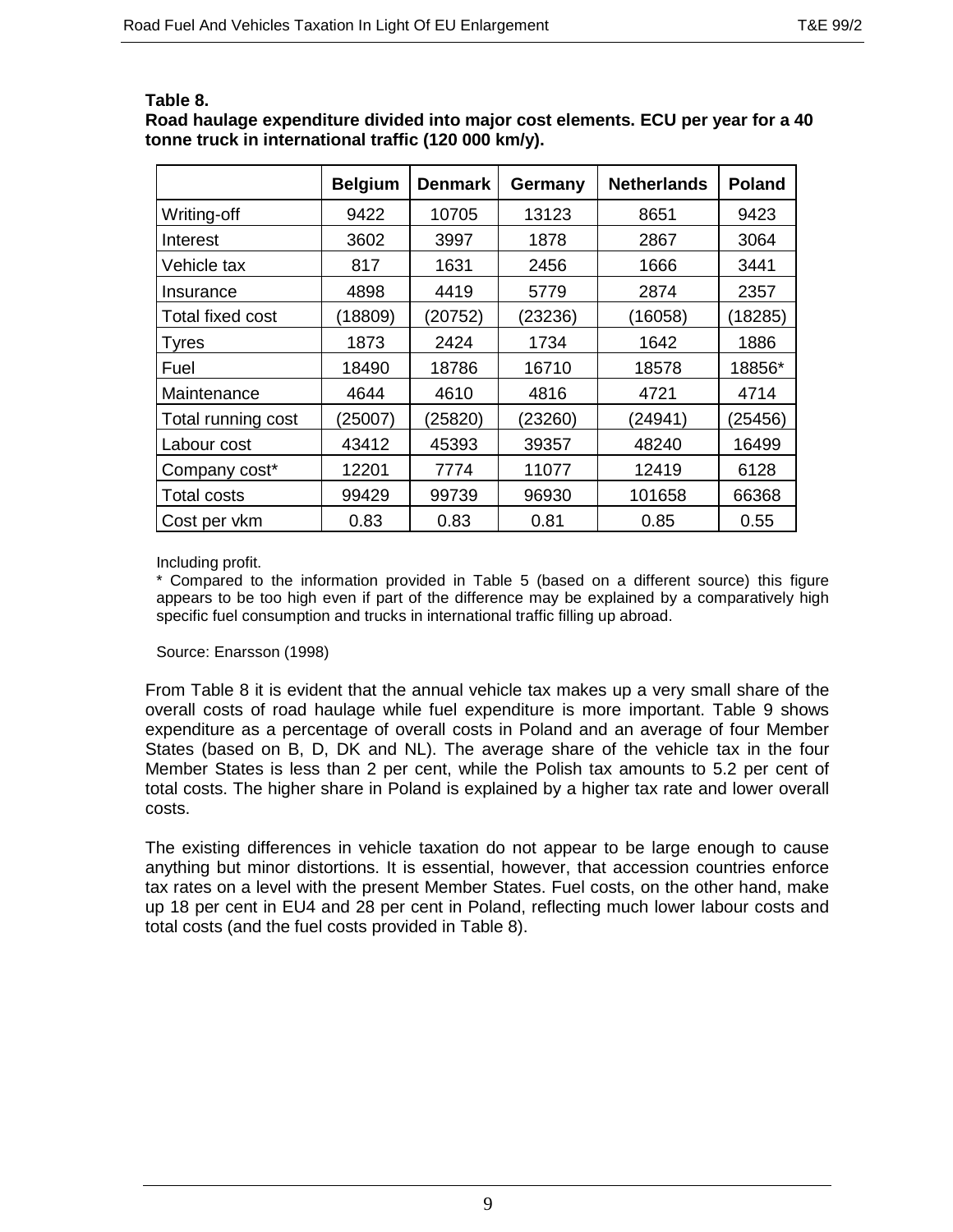|                         | Poland   | Average of EU4* |
|-------------------------|----------|-----------------|
| Writing-off             | 14.2     | 10.6            |
| Interest                | 4.6      | 3.1             |
| Vehicle tax             | 5.2      | 1.7             |
| Insurance               | 3.6      | 4.5             |
| <b>Total fixed cost</b> | (27.6)   | (19.9)          |
| Tires                   | 2.8      | 1.9             |
| Fuel                    | 28.4     | 18.2            |
| Maintenance             | 7.1      | 4.7             |
| Total running cost      | (38.3)   | (24.8)          |
| Labour cost             | 24.9     | 44.3            |
| Company cost*           | 9.2      | 10.9            |
| <b>Total costs</b>      | 100.0    | 99.9            |
| Cost per vkm            | 0.55 ECU | 0.83 ECU        |

#### **Table 9. The elements of road haulage costs as a percentage of overall expenditure.**

Belgium, Denmark, Germany and the Netherlands.

Source: Based on data from Enarsson, 1998

#### *5.2.2 Distortions and loss of government revenue due to differences in fuel tax*

From Table 9 it is obvious that large differences in fuel taxation can cause distortions of competition and result in loss of revenue in countries with relatively high tax rates.

Diagram 1 illustrates the current difference in diesel tax between Germany and its neighbours, and the difference in total price (excluding VAT).

Diagram 2 shows the tax rates applied to unleaded petrol and the price at the pump (including VAT) in Germany and neighbouring countries.

Because of its large population and geographical location, Germany will no doubt be a key player in any consorted effort to raise fuel taxes in Europe. Diagram 1 reveals a 20 per cent difference in diesel price between Germany and the Netherlands which is equal to approximately 3.5 per cent of the overall costs of road haulage in the countries concerned. The difference between Germany and Poland is even more pronounced. The Czech Republic, on the other hand, will after the tax increase of 1 January 1999 come very close to the German price level.

As shown in Diagram 2, the differences in petrol prices are of the same magnitude as for diesel and may cause a considerable loss of government revenue in cases where a significant part of the population of a high price country lives close to the border of a neighbouring country with low prices. Differences of more than 15 to 20 per cent should in such cases be expected to create a considerable amount of "fuel tourism".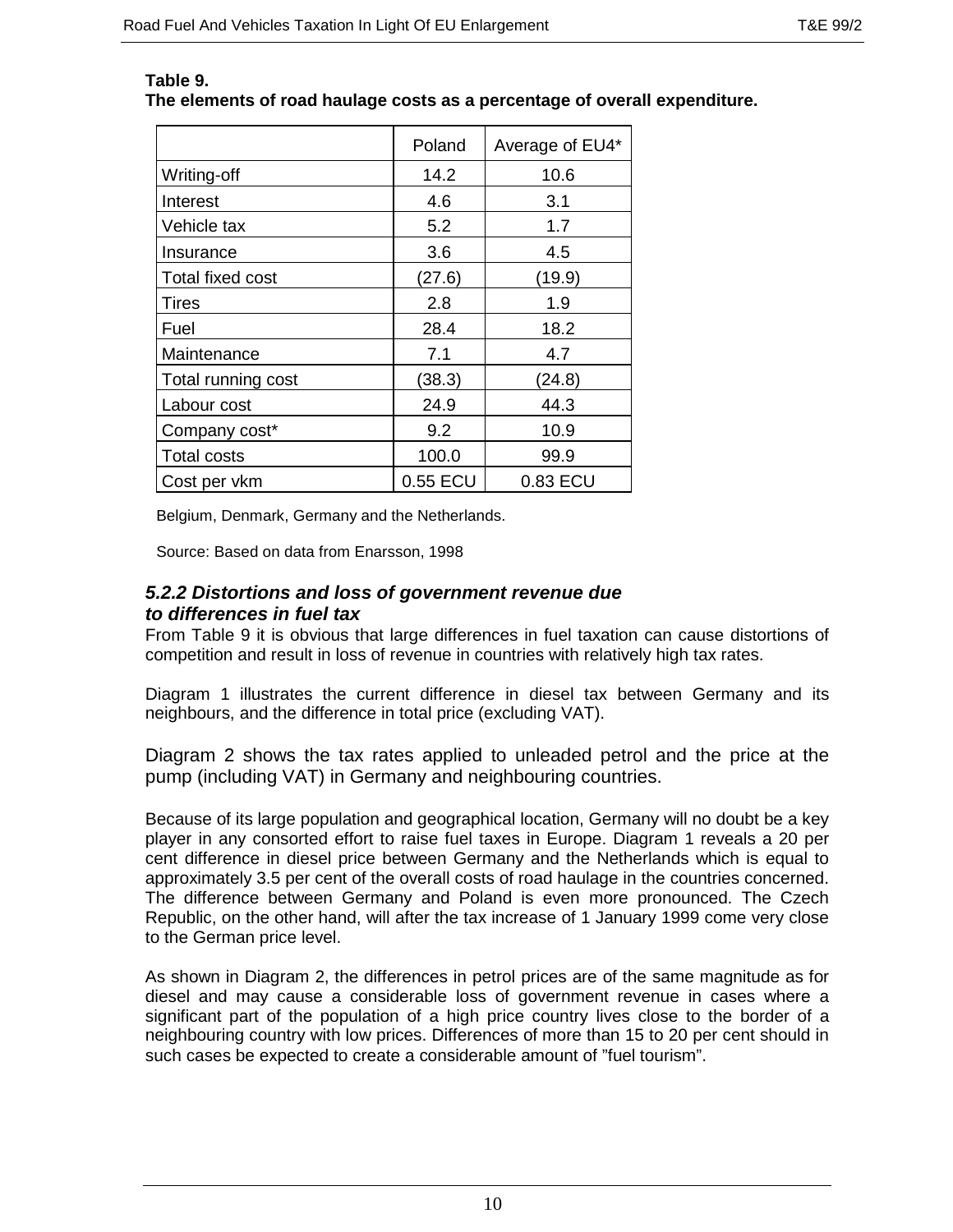#### **Diagram 1. Diesel taxes and diesel prices. Differences between Germany and surrounding countries. Germany = 100.**





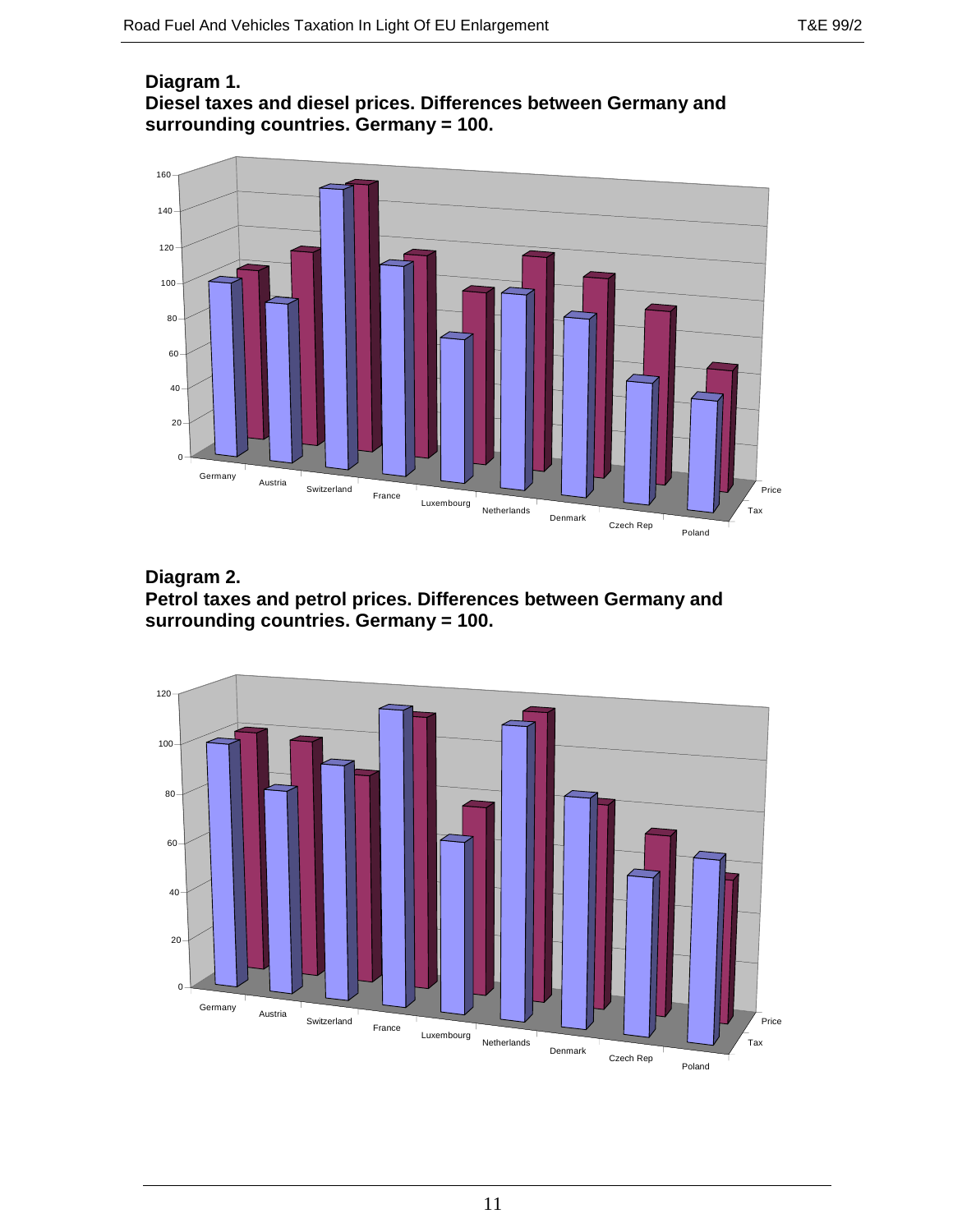From the figures in Table 6 it is evident that Luxembourg, which taxes both petrol and diesel 20-30 per cent below the rates of most neighbours, enjoys tax revenues from foreign customers equivalent to at least 2 per cent of GDP. This means close on 5 per cent of the country's total tax revenues originate in this trade. The large difference in taxes and prices between Austria and Slovakia indicate the possibility of a similar situation as the population of Vienna has less than 50 kilometres to drive to the border.

Large trucks have fuel tanks which enable them to travel 1000 kilometres without fillingup. This means cross-border traffic can in many cases choose where to buy its fuel. This will contribute towards a loss of tax revenue in countries with high rates. However, crossborder traffic makes up only a small amount of total diesel sales in most countries. Competition between hauliers from different countries is even less affected as in many cases all competitors can choose where to fill up. It is only in situations where foreign trucks are competing with domestic hauliers for local contracts (ie. cabotage) that a high tax rate is a disadvantage to the domestic firms.

High environmental fuel standards are a second potential source of extra-ordinary costs. Swedish hauliers suffer from the very high price on diesel of "environmental class 1" which many domestic customers require them to use. This, however, is a home-made problem that Sweden can avoid if it chooses to abandon "class 1" in favour of the new European diesel standard that becomes mandatory in 2005. What makes Swedish class 1 diesel so expensive (despite a low tax rate) is the fact that the specifications for this fuel demand a density and a boiling point that makes it compete at the refineries with the production of aviation kerosene. Finland has avoided this problem by introducing a standard for low sulphur "city diesel" that is less extreme where boiling point and density are concerned. One common low-sulphur diesel standard will also create more price competition among suppliers compared to a system with several different blends.

When the accession countries have become members of the EU and have raised their taxes accordingly, some of them will face trade problems and loss of revenue at their eastern borders so long as neighbouring Russia, Belarus and Ukraine maintain very low tax rates and prices. Fuel tourism on the borders with Romania and Ukraine is estimated by the National Customs Office to cost the Hungarian state an annual loss of HUF 20 billion (ECU 78 million) (Andras Lukacs, personal communication, 29 Nov. 1998). Hungarian prices are currently 56 and 97 per cent higher for petrol and diesel respectively compared to Romania (see Table 5 above).

#### **5.3 Distributional effects**

Increased taxes on petrol and diesel will make travelling by car more expensive. However, studies from Germany, the Netherlands, Britain and Sweden have shown that high income groups use considerably more road fuel annually than low income households (Bakker, 1992, IFS, 1990, Kågeson, 1995, and Davidson, 1996). Data from the four countries show that the percentage of income spent on petrol and diesel is roughly the same in all income groups except the richest and the poorest percentiles. Most households belonging to the latter cannot afford to have a car, which explains why they spend less on road fuel. The European Commission (1998) concludes in its recent White Paper "On Fair Payment for Infrastructure Use" that "a rise in transport charges may have a progressive, rather than regressive distributional effect" (p 31). The progressive effect is probably even more pronounced in countries with fewer cars per 1000 inhabitants than the present 15 Member States of the European Union. On the individual level, however, all income groups include both losers and winners and, of course, a rich loser can always cope with a difficult economic situation more easily than a poor one.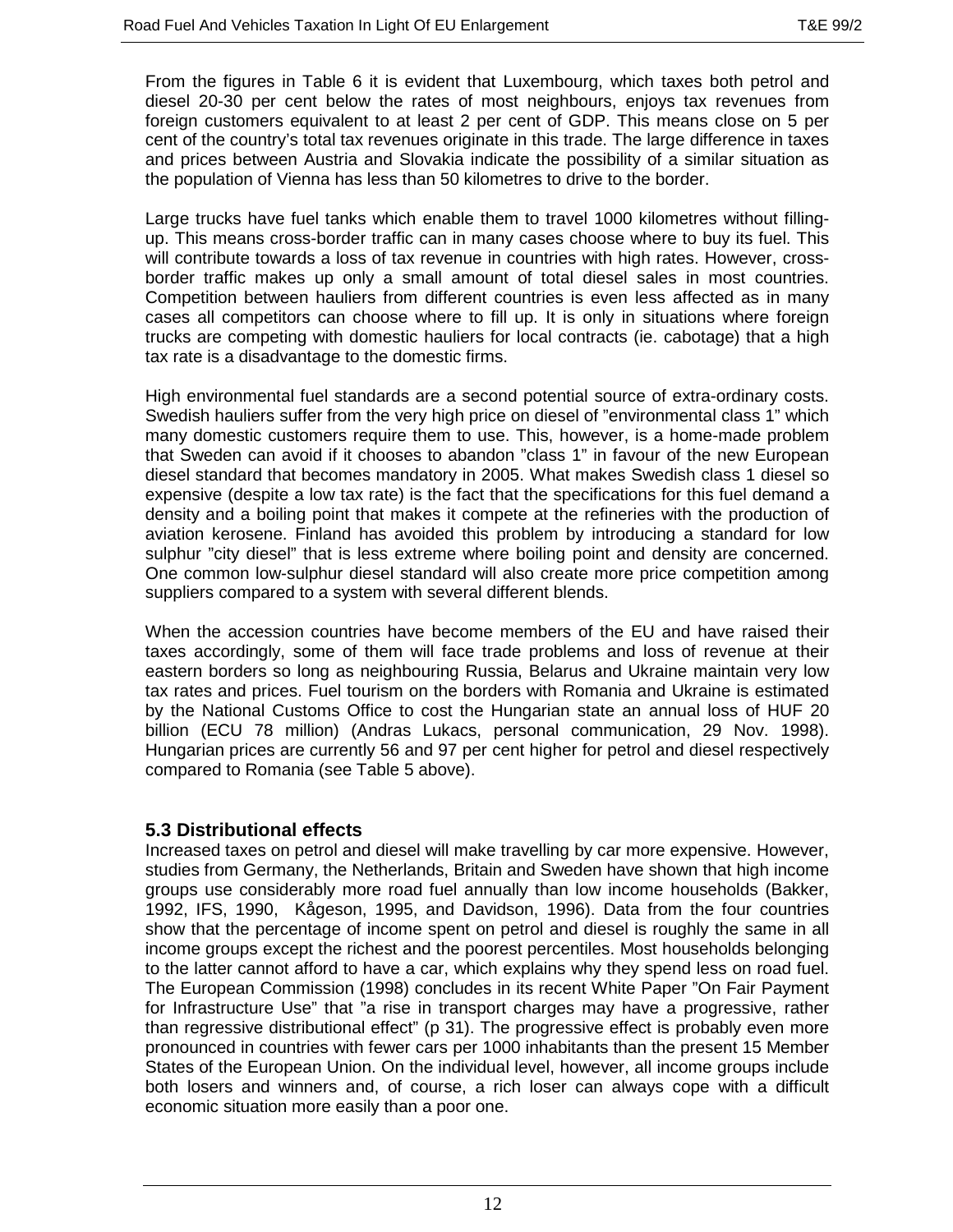ECMT (1998) notes that fuel duties, km-charges and annual vehicle taxes all have different impacts on income distribution. Fuel taxes put a smaller burden on low-income groups compared to other car related duties. This is explained by the fact that highincome earners tend to have larger and more fuel consuming cars and they also drive more kilometres per year. ECMT underlines that the tax cuts used to recycle the revenues from increased road taxes will largely determine the net impact on personal income distribution.

In the longer term higher fuel taxes will to a large extent be compensated for by improved fuel efficiency. The recent agreement between the European Union and the car industry is expected to reduce the specific fuel consumption of new cars by 25 per cent by 2008.

#### **5.4 Impact on employment and economic growth**

Based on studies by Bleijenberg et al (1990), CPB (1996) and DRI (1994), the ECMT (1998) draws the following conclusions on the impact of duties that are substantially higher than those proposed by the European Commission (1997):

- the macroeconomic impact is likely to be very small and depends on the details of the policy package;
- the impact on GDP growth may be slightly positive or slightly negative;
- the impact on employment is likely to be positive.

The limited macroeconomic impact can largely be explained by the fact that a full internalisation of the externalities will raise transport costs by no more than 10 to 30 per cent and that transport costs make up only a few per cent of the overall costs of most branches of industry. Recycling of tax revenues diminishes the impact by reducing other cost elements.

## **6. Analysis and recommendations**

The European Commission´s Green Paper "On Fair and Efficient Pricing of Transport" (European Commission, 1995) says transport externalities should be internalised as a means of improving the social efficiency of traffic. Fuel taxes are not the only instruments that can be used in this context. In an optimal solution, environmentally differentiated purchase and annual circulation taxes and/or kilometre tax would supplement the taxes on diesel and petrol. The rates of the latter would in such a case be set to correspond with the environmental impact of the fuel as such, ie. carbon dioxide and sulphur dioxide emissions which result from combustion.

While waiting for a more sophisticated system for internalising the full costs of transport, Europe will for some time have to rely on the traditional methods for taxing vehicles and road fuels. In 1993, T&E was able to show that even with very modest assumptions concerning the external costs, the rates of excise duties on diesel and petrol would have to reach 700 ECU/1000 litres before the annual revenue of these taxes would correspond to the social cost of rural traffic in Member States with comparatively low costs (Kågeson, 1993).

ECMT (1998) confirms that the levels identified by T&E are of the right magnitude. According to calculations carried out by the ECMT task force, the internalisation of road transport externalities in rural areas will require user charges corresponding to 790 and 970 ECU/1000 litres for petrol and diesel respectively (ECMT, 1998, Annex D).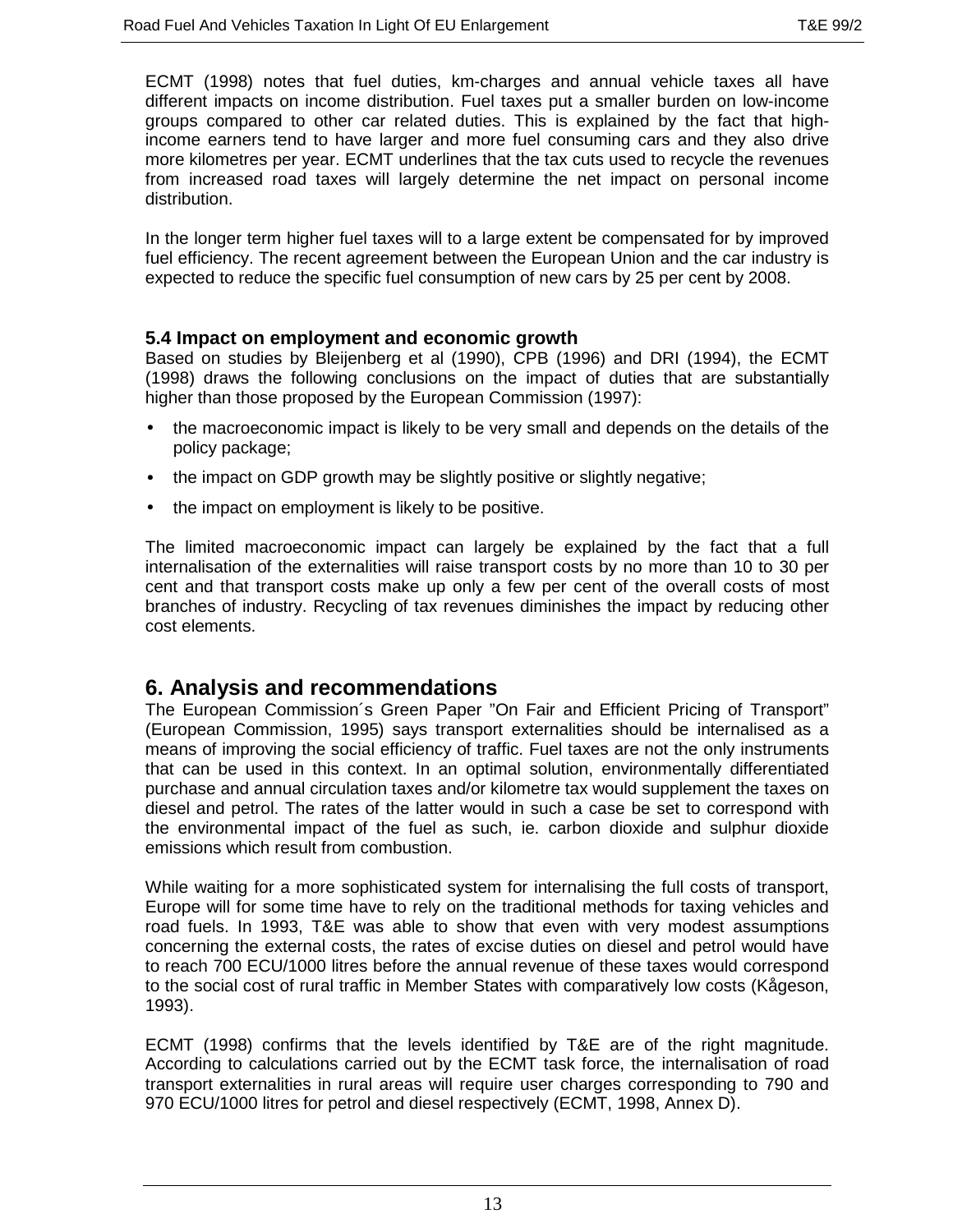From an efficiency point of view the European Union has good reasons to continue striving for minimum excise rates which would enable most Member States to internalise the full costs of road infrastructure, traffic accidents and environmental damage without running the risk of losing tax revenue to neighbouring "free riders" or damaging part of the competitiveness of their hauliers. Keeping in mind the negative effects on competition and the allocation of tax revenue which comes with large differences in fuel tax, the recommendation of this paper is to allow only short-term transitional provisions where the minimum rates of diesel and petrol are concerned. It is by comparison less harmful to international competition to accept medium or long-term derogations concerning the rates of taxes on purchase and ownership of vehicles. However, where international freight transport is concerned, it should be recognised that hauliers from low-income countries have an advantage over competitors from high-income Member States because of low labour costs. In a situation where the accession treaties do not limit the right to cabotage, there is no reason for the EU to accept medium or long-term provisions from the minimum excise duties on large trucks.

The fact that the Council and the European Parliament have not yet decided on the Commission´s proposal for new minimum excise rates on diesel and petrol may cause problems in the first round of negotiations with the candidate countries. If it remains difficult for Member States to come to a common position on the whole package (which includes proposals for taxes on all types of fossil fuels), it may in the light of enlargement be a good idea to take a separate decision on the rates applied to road fuels. Completing the process of updating these rates before entering into detailed negotiations with the candidate countries will facilitate the accession process. As 1998 has already come to an end, it will be necessary to select new dates for the step-wise increase of the minimum duties. One option would be to increase the rates by 1 January 2000, 2002 and 2004. Even better would be to add a fourth step. This would make the new Directive take care of most of the envisaged transition period.

Diesel fuel has a greater energy and carbon content relative to petrol and when used in modern diesel engines it gives rise to emissions of nitrogen oxides and particulate matter 300 and 1000 per cent above those caused by an equal amount of petrol used in a car of the same size. Nevertheless, all Member States but one discriminate against petrol by enforcing a much higher tax rate than on diesel. The United Kingdom, being the only exception, taxes diesel somewhat above petrol and explains why: "The higher duty increase for diesel reflects the fact that using diesel is worse than petrol for urban air quality." (Press release on budget 17 March 1998, HM Customs and Excise). In the process of revising its present minimum rates, the European Union should take the opportunity of gradually diminishing the gap between the minimum rates of diesel and petrol so that both are taxed in an equal manner by 2008.

In the context of enlargement it should be recognised that the harm which medium to long-term transitional provisions can do to trade and competition depends largely on how they compare to the rates of the candidate country´s immediate neighbours. This means Bulgaria should be compared with Romania, Greece and Turkey, while the rates of Poland must be related primarily to those of Germany and the Czech Republic. Some countries may be large enough to allow for a (limited) regional differentiation of the transitional minimum rates. Such arrangements could make it possible to adapt more closely to the conditions of several neighbouring countries. It may be particularly important for new Member States bordering Russia, Belarus and Ukraine.

The accession countries have per capita income levels well below those of most current Member States. Having relatively low purchasing power makes the transition economies more sensitive to high fuel prices. Raising tax levels too fast may also undermine public support for environmental protection policies and put strain on inflation as measured by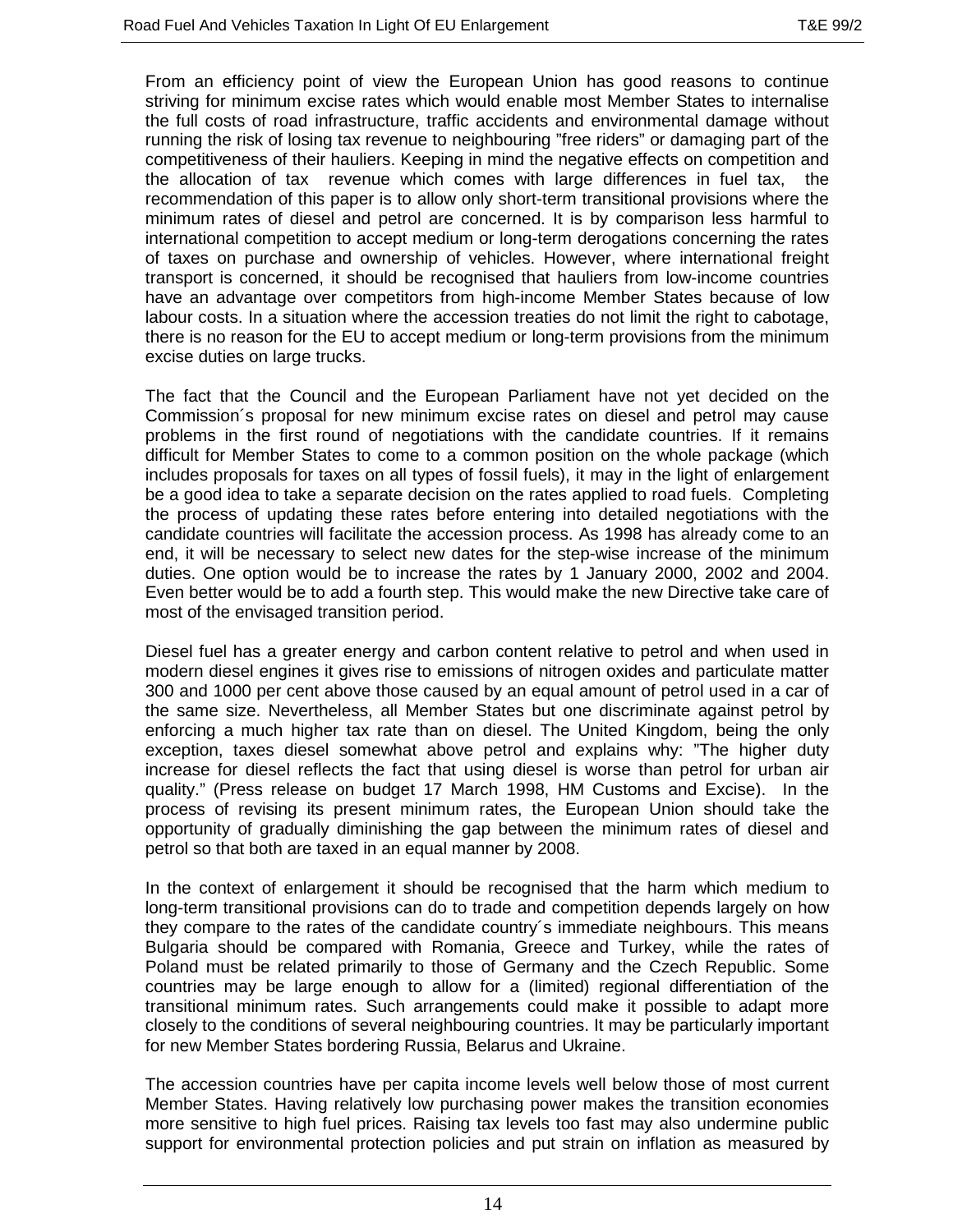consumer price indexes. On the other hand, road transport demand is sharply rising in all accession countries and will cause costs for road wear, traffic accidents and environmental pollution to increase. What also needs to be considered is the likelihood of a fast increase in per capita income in the candidate countries, partly as a result of their accession. Some candidate countries, most notably Poland and Hungary, already have petrol taxes on a level with those of some Member States. Hungary also levies an excise duty on diesel which is on a par with the levels of the current cohesion countries. These examples show that a rapid transition to relatively high levels is possible. A transition period of 12 years, counting from today, should be sufficient, at least for the economically most advanced candidates.

The conclusion of this paper is that there are mechanisms with the potential to allow accession countries short to medium-term derogations from current and revised EU directives on the taxation of road fuels which will not have any significantly negative effect on the speed of progress in the Union as such. However, if the Commission and the Council fail to make use of them, the risk is evident that the EU will soon get to a point where it will in this respect have to start moving at two speeds or refrain from moving at all. Allowing two completely different sets of rules for the taxation of road fuels will distort intra-European competition and trade and make it difficult for the accession countries to honour their commitments to the Kyoto Protocol on Climate Change.

#### **Acknowledgements**

Many organisations and individuals, too many to be listed, have contributed data to this report. The author would in particular like to thank Arie Bleijenberg, Ton Sledsens, Magnus Nilsson, Andras Lukacs, Reinhold Pape, Sonja Klingberg and Anders Josephsson for useful information, ideas and comments. Special thanks go to Chris Bowers for having proof read the manuscript.

T&E is indebted to the Swedish NGO Secretariat on Acid Rain for having supported this project financially.

The author, Per Kågeson, works with: Nature Associates Vintertullstorget 20 S-116 43 Stockholm Sweden Tel : + 46 8 642 81 20 Fax: + 46 8 642 74 80 E-mail: kageson@stockholm.mail.telia.com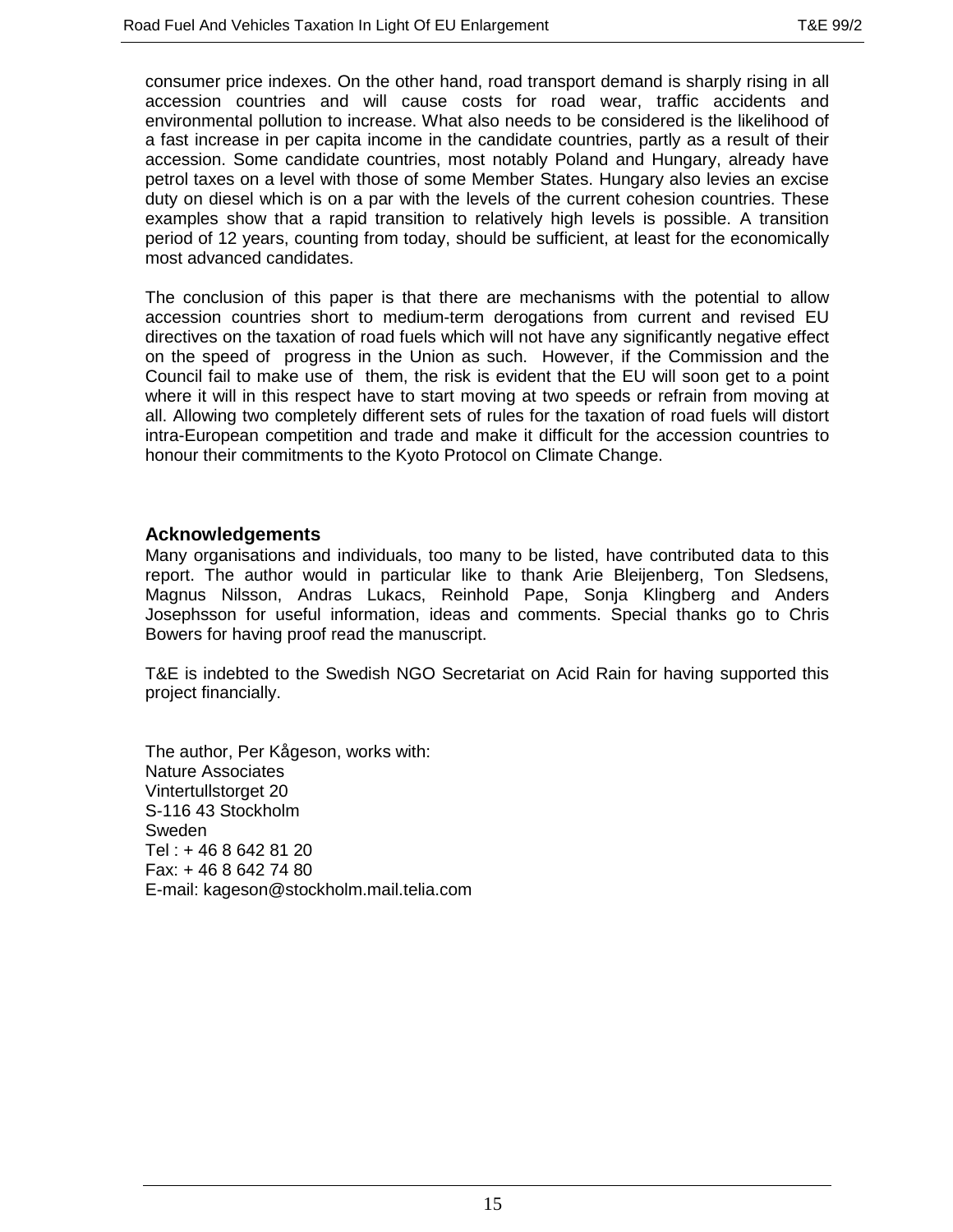## **References**

Bakker, L. (1992), An Ecological Tax Reform in Germany, Centre for Energy Conservation and Environmental Technologies, Delft, the Netherlands.

Bleijenberg, A.N., van den Berg, J.W., and de Wit, G. (1990), Economische gevolgen van mobiliteitsbeheersing (Economic consequences of mobility control), CE, delft and SEO, Amsterdam.

Bundesverband Deutschen Güterverkehrs (1998), Besteurung von Strassentransportunternehmen in Europa, Frankfurt am Main, Germany.

CE, Centre for Energy Conservation and Environmental Technologies (1991), Brandstof heffing en inkomensverderling, Delft, the Netherlands.

Council Directive 93/89/EEC on the application of taxes on certain vehicles for the carriage of goods by road and tolls and charges for the use of certain infrastructure.

CPB (1996),

Economie en milieu: op zoek naar duurzaamheid (Economy and Environment: In search of sustainability), Centraal Planning Bureau, The Hague.

Davidson, M. (1996),

Inkomenseffecten van prijsmaatregelen in het verkeer (Impact on pricing policy in transport on income distribution), Centre for Energy Conservation and Environmental Technologies, Delft, the Netherlands.

DRI (1994),

Potential Benefits of Integrating Environmental and Economic Policies, report prepared for the European Commission, Graham & Trotman, Kluwer.

ECMT (1998), Efficient Transport for Europe, Policies for Internalisation of External Costs, European Conference of Ministers of Transport, Paris.

Enarsson, L. (1998),

Åkerinäringens kostnads- och konkurrensvillkor, Växjö Högskola, Sweden.

European Commission (1995), Towards Fair and Efficient Pricing in Transport, DG VII, Brussel.

European Commission (1997), Vehicle taxation in the European Union 1997. Background Paper, DG XXI, Brussels, 8 September 1997.

European Commission (1998a),

Communication to the Council, the European Parliament, the Economic and Social Committee, the Committee of the Regions and the Candidate Countries in Central and Eastern Europe on Accession Strategies for Environment: Meeting the Challenge of Enlargement with the Candidate Countries in Central and Eastern Europe, 20 May.